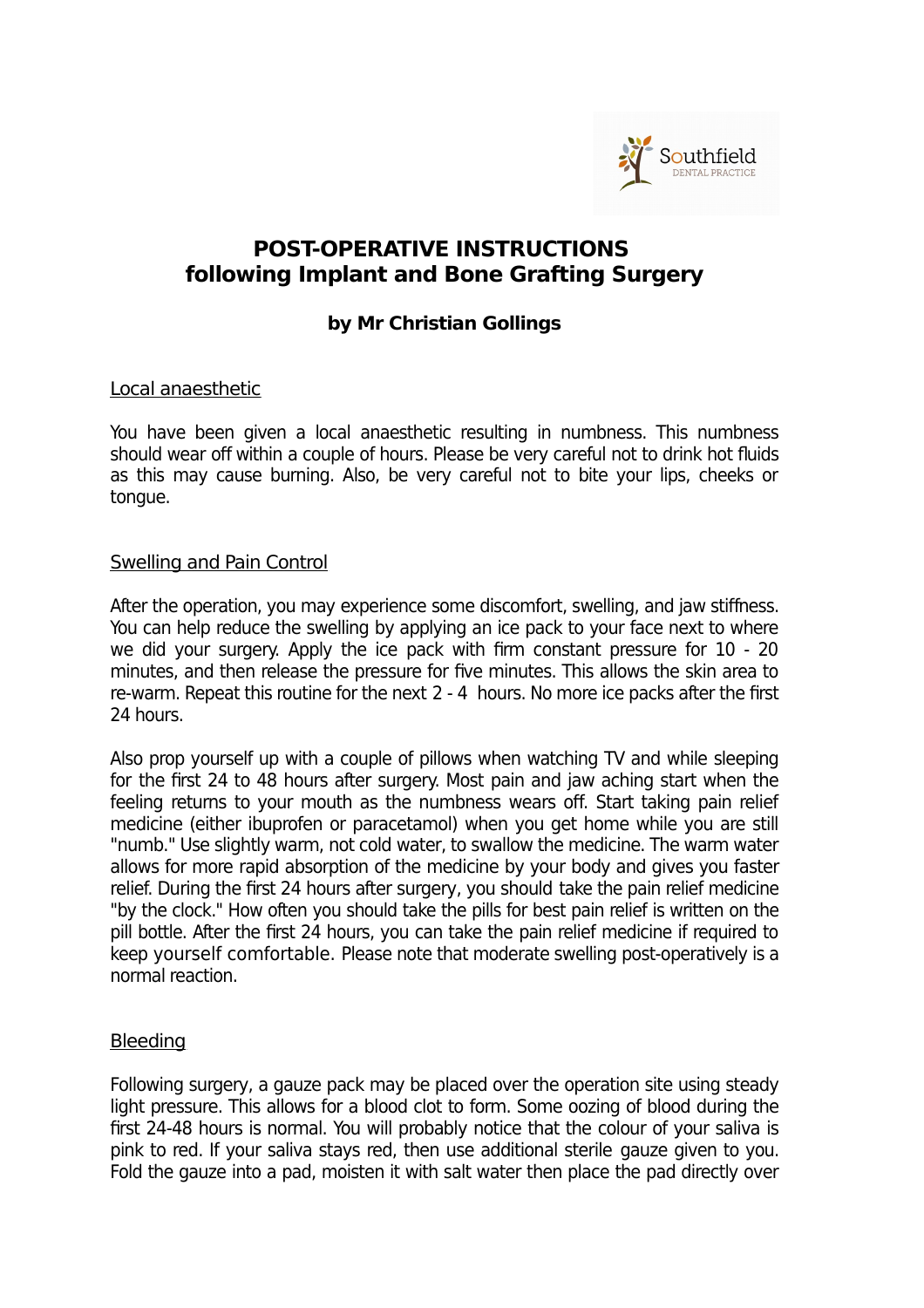the spot that is bleeding and bite lightly for about 45-60 minutes. Consider covering your pillow with a towel as blood will often mix with the saliva.

### **Hygiene**

Please do not rinse your mouth out or spit repeatedly on the day of surgery as this may cause bleeding and delayed healing. Leave 24 hours before using any mouth rinses. Then use Corsodyl mouthwashes twice daily (in the morning and before you go to bed). Use half a capful (10ml) of undiluted Corsodyl and hold in your mouth for 60 seconds. In addition to Corsodyl, after each meal your mouth may be gently rinsed out with a warm, salt-water solution 3-4 times daily maximum. Teeth and gums next to the extraction site should be cleaned daily also after the initial rest period. To clean these more tender areas, use a clean cotton bud and toothpaste. Do not smoke after surgery as smoking has been shown to increase the risk of delayed healing significantly.

### Diet

Soft foods can be eaten but please do not eat over implant area, there should not be any pressure around the operation site. Avoid alcoholic beverages and hot liquids for the first few days.

#### **Antibiotics**

If antibiotics are prescribed, then they should be taken until they are all gone. Antibiotics may be prescribed to help prevent infections. Please alert your dentist if you have any adverse reactions such as a rash or stomach problems.

#### **Stitches**

Stitches are usually placed during the surgery. Sometimes these will dissolve themselves after 10-14 days, or they will be removed on a follow-up visit 2 weeks later. You will be advised accordingly.

#### **Dentures**

If you have been given a provisional healing denture or currently wear a denture then please listen to the advice given by the dentist. It is often advisable to leave the denture out for as long as possible. Some procedures will be adversely affected by the pressure of the denture.